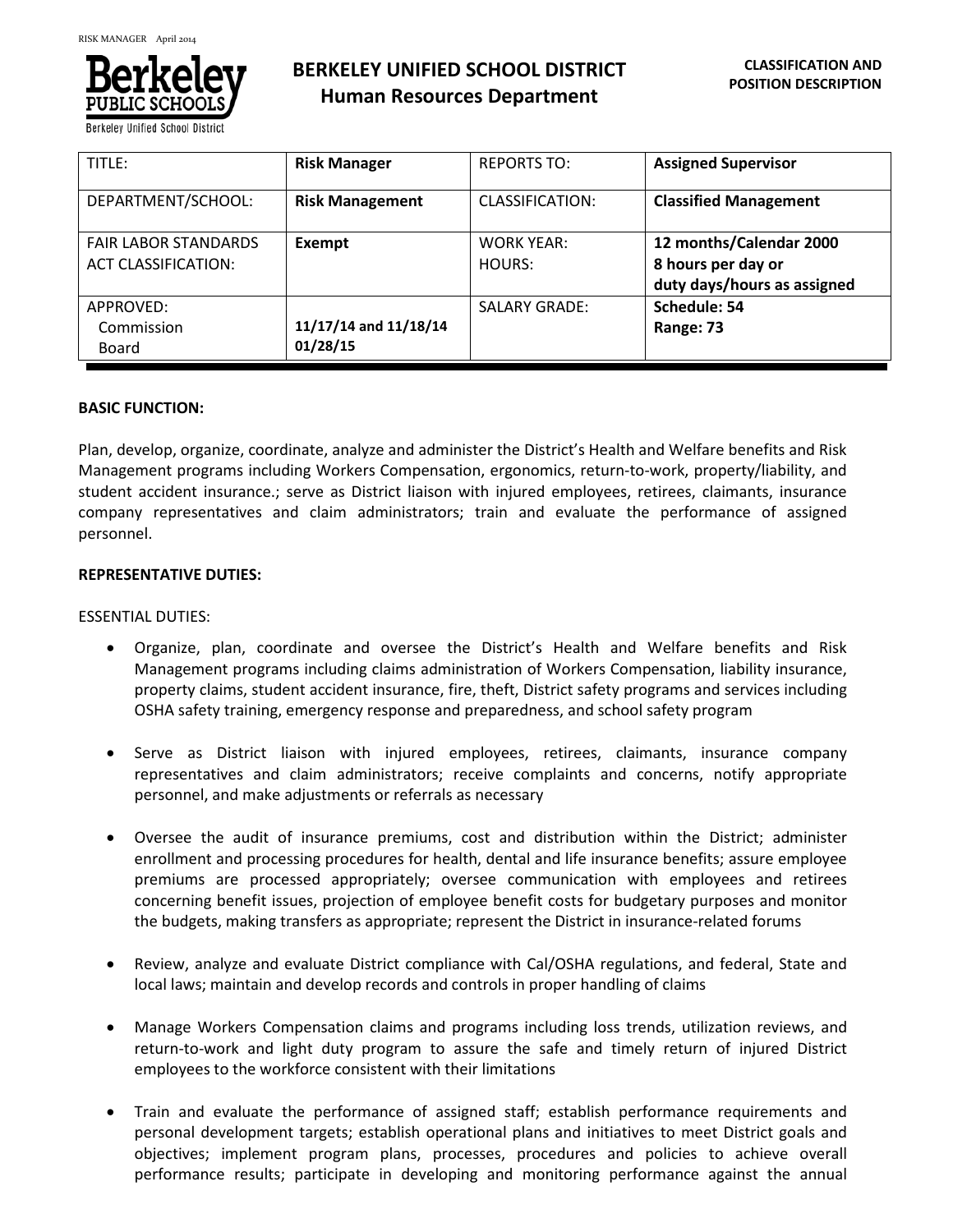budget; coordinate and integrate program functions and responsibilities to achieve optimal efficiency and effectiveness; interview and select employees and recommend transfers, reassignment, termination and disciplinary actions; assign employee duties and review work for accuracy, completeness and compliance with established policies and procedures

- Assure District compliance with laws relating to safety, hazard control, industrial health, environmental protection and loss prevention programs
- Prepare and maintain records, documentation and reports related to assigned activities including property loss claims, evidence of coverage, health cost tables, insurance contracts and others; maintain OSHA files and post summaries at District sites; prepare OSHA and other correspondence; submit reports to appropriate department or outside organization according to established timelines
- Administer the District risk management, Workers Compensation, loss prevention, indoor air quality and employee/student safety programs; establish and participate on committees, such as District Safety Committee, Benefit Cost, and others to oversee effectiveness of programs and make recommendations in program improvement and District training needs; select and obtain training resources; evaluate training materials and methods of compliance; schedule, coordinate and track training sessions
- Authorize exceptions in benefits on a case by case basis in accordance with management approval
- Survey District facilities and sites to identify risk and loss exposures; review and investigate workers' compensation and liability claims; advise claimants of policy provisions and claims procedures; prepare necessary documentation and work closely with third party administrators in adjudicating claims; assist attorneys in the preparation of cases and determine appropriateness and feasibility of subrogation; establish loss values
- Work with staff to develop and maintain a high-performance, customer service-oriented work environment that supports achieving the District's mission, strategic goals and core values
- Participate in the preparation of the department budget; analyze and review budgetary and financial data; control and authorize expenditures in accordance with established limitations
- Operate a variety of standard office equipment including telephone, fax machine, calculator, copier, scanner, printer, laptop, computer and assigned software; drive a vehicle to conduct work
- Attend business, operational and committee meetings

# OTHER DUTIES:

- Participate in open enrollment and health fair activities including preparing brochures, new costs benefit plans, and preparing retiree and active employee records
- Perform related duties as assigned

# **KNOWLEDGE AND ABILITIES:**

KNOWLEDGE OF: Policies and procedures related to risk management Workers' Compensation and related federal, State and local codes, laws, rules and regulations Principles and practices of supervision and training Mandated cost rules and regulations Rules and regulations related to property and liability